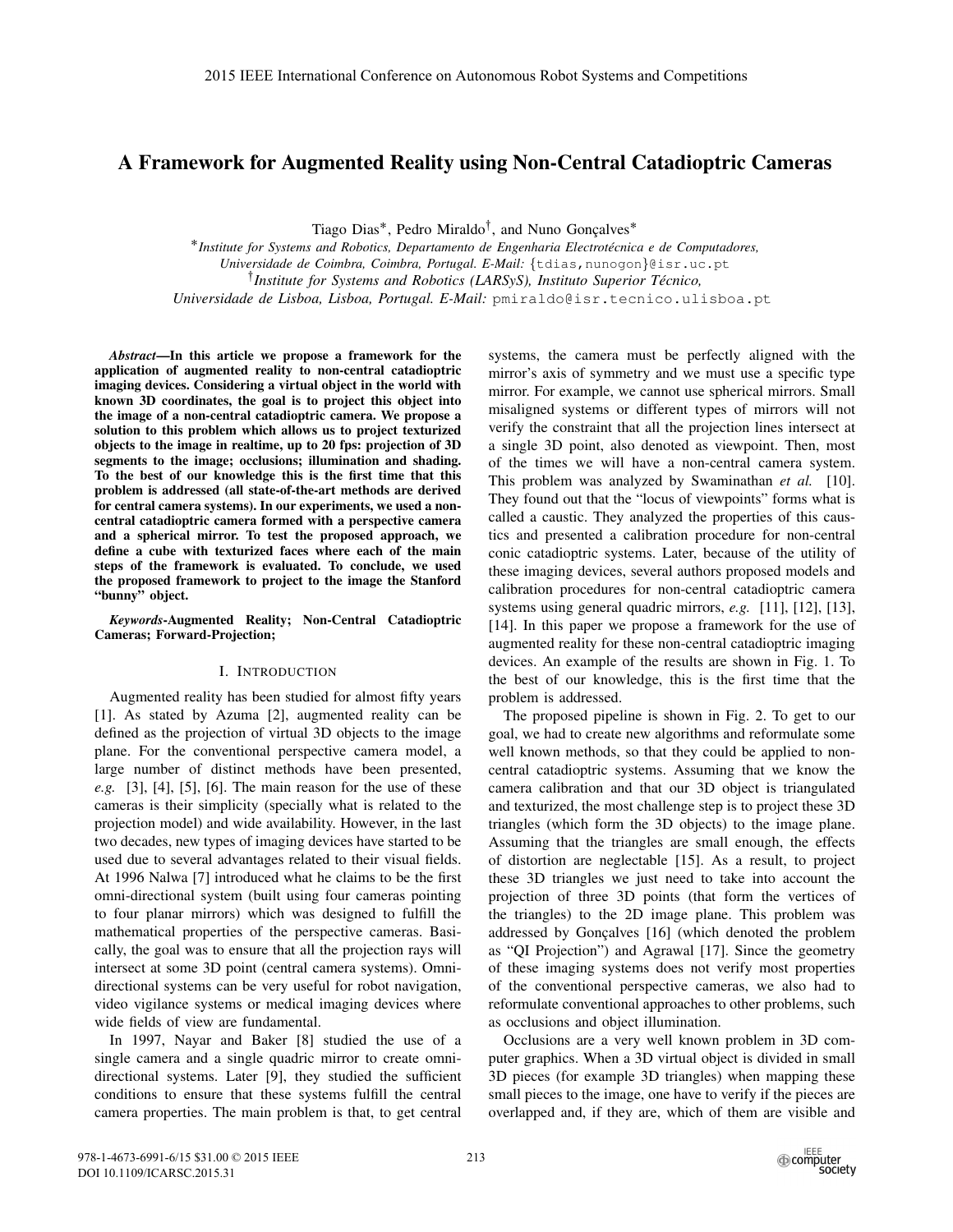

Figure 1. Application of the proposed framework in a augmented reality application, using non-central catadioptric camera models. On the left, we show the original object and, on the right, we show the results using our framework.

which of them are occluded. To solve this problem, several methodologies were proposed, for example: the painter's Algorithm [18, Chapter 36.4], Z-Buffer (also known as Depth Buffer) [18, Chapter 36.3] and A-Buffer [19].

Another very important step is the object illumination. If we consider a 3D object with a solid colour, without illumination the projection of this 3D object to the image will be represented by a BLOB (Bynary Large OBject). The illumination will give shape to the projection of the 3D object (this problem is further evaluated in the experimental section). To solve this problem, several algorithms were proposed, such as: Flat shading [18, Chapter 6.2], Gouraud shading [18, Chapter 6.3] and Phong shading [18, Chapter 6.5]. To conclude, we have to display the 2D projected object. For simplicity, we used OpenGL.

We have implemented the proposed framework in C/C++. Because of its complexity, specially the "QI Projection", we got up to 2 frames per second (fps). Then, we used the CUDA toolkit (from NVIDIA), and we get up to 20 fps.

In Sec. II, we describe the pipeline of the proposed framework and, in Sec. III, each step of the framework is described in more detail. In Sec. IV we show the experiments with the results of the application of the proposed framework and in Sec. V we give the conclusions of the paper.

## II. OUR APPROACH

To ensure that our framework would run in realtime, we divided the pipeline in two stages: pre-processing and realtime stage, see Fig. 2. As described in the introduction section, for our goal one have to take into account the following steps: camera calibration, 3D object segmentation, texture mapping, "QI Projection", occlusions, illumination and display. In this paper we are assuming that our 3D object is rigid and static. As a result, to avoid unnecessary computations, the first three steps can be computed *a priori*. The remaining steps have to be computed in realtime. In the following two subsections we analyze the two stages of our pipeline.



Figure 2. Representation of the proposed framework for the application of augmented reality in non-central catadioptric camera models. We divided the problem in two stages: pre-processing stage, where camera parameters and 3D object information is computed; and the realtime stage where the pre-processed object is mapped into the image plane.

## *A. Pre-Processing Stage*

The pre-processing stage is composed by two steps: camera calibration and 3D segmentation of the object. It is well known that all imaging devices are represented by the mapping between pixels and 3D straight lines. The camera calibration consists in the estimation of the parameters that represent this mapping. Since we are considering general non-central catadioptric cameras, the goal is to get the camera intrinsic parameters, the mirror parameters and the transformation between the camera and mirror (in Sec. III-A we present a detailed description of this step).

The second step of the pre-processing stage is related to the segmentation of the 3D virtual object. As described in the introduction, the virtual object must be decomposed into small 3D features to, later, be projected into the 2D image plane. If the 3D features are small enough, the distortion effects will be neglectable and can be ignored. Similar to most of state-of-the-art approaches, we used the segmentation of the 3D virtual object in 3D triangles. We test our method using both a virtual cube (which we had to triangulate) and the well known Stanford bunny (already triangulated). In addition to the 3D segmentation, we consider the texturization of the 3D segments according to the 3D virtual object. These steps are further analyzed in Sec. III-B and III-C, respectively.

#### *B. Realtime Stage*

The realtime stage corresponds to the methods that have to be computed each time a new image frame is received. It is formed by the following four steps: "QI Projection", occlusions, illumination and display.

Since we are using very small 3D triangles, and we are ignoring the distortion effects on these triangles, their image (texturized) will just depend on the projection of three 3D points to the 2D image plane, that represent the three vertices of each 3D triangle. The "QI Projection" step is about the projection of the 3D points to the image plane. Note that, since we are using non-central catadioptric systems, this step is not as easy as the conventional perspective projection. In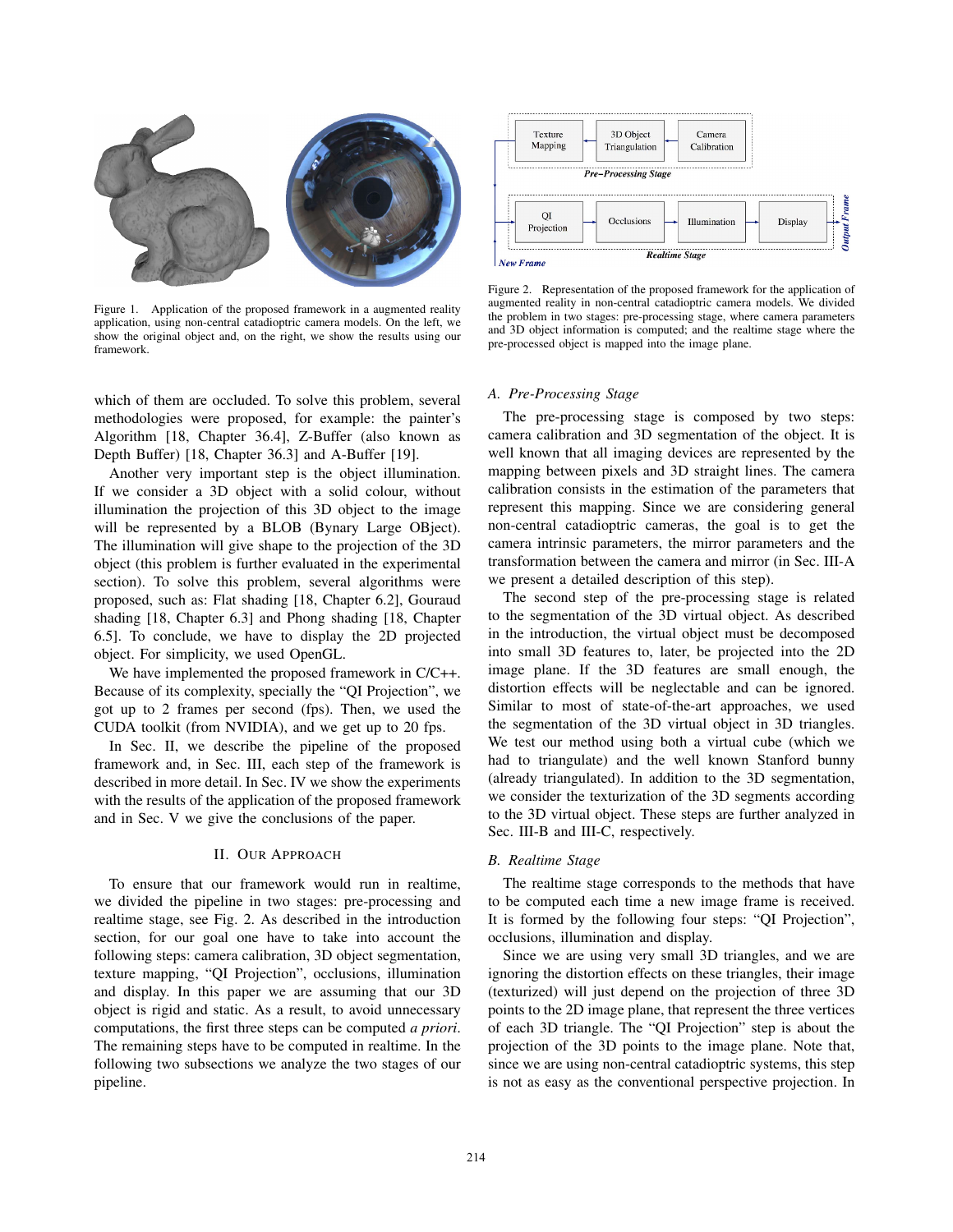

Figure 3. Representation of both projection of 3D point to the 2D image plane of a general catadioptric camera and the illumination.

addition, one has to verify if the coordinate system of the virtual object is aligned with the camera's coordinate system. To deal with this, before computing the projection of 3D points to the image plane, we have to estimate the pose of the camera. This is a very important issue when we have a mobile camera. This step is further analyzed in Sec. III-D.

Since we are considering the projection of small pieces of the 3D objects to the image plane, it is very important to understand if these pieces are overlapped and, if they are, which of them are in front. We propose a solution based on painter's algorithm. This method was chosen because of its simplicity and efficiency. However, since we are using non-central catadioptric imaging systems, this methodology have to be reformulated taking into account the geometry of the imaging device. The goal of painter's algorithm is to organize the 3D triangles as a function of the distance of these triangles to the camera system. The problem is then completely solved by displaying the 2D triangles using this order. The main difference between the proposed method and the conventional painter's algorithm is related to the definition of "point of view". For the conventional perspective camera one can use the camera center (also called the effective view point [20]) as a "point of view" for all 3D triangles, and distance between the triangle and the camera is computed as a distance between each 3D point and the camera center. For our case, this cannot be applied. Note that we are considering non-central imaging devices, which means that there isn't a single point where all the 3D projection lines intersect. As a result, to compute the distance between the 3D triangles to the camera system we consider the distance between the triangle (we use the mass center of the triangle) and the respective 3D reflection point on the mirror (see Fig. 3). This problem is fully addressed in Sec. III-E.

When regarding illumination and shading, there are several proposed approaches [18, Chapter 6]. However, these methods were derived for imaging devices that can be modeled by the central perspective camera and, as a result, cannot be applied to our framework. For this step, we again derived a very simple methodology. Since, to avoid distortion aberrations (see the previous paragraphs) we decided to consider to use a large number of very small triangles, we can analyze the complete illumination of 3D triangles as a single point of illumination. For simplicity, we consider the complete illumination of the 3D triangle equal to the illumination of the mass center of the respective 3D triangle (Flat shading technique). To compute the illumination parameters, we use the well known Phong's reflection model. The equation parameters applied to our case (non-central catadioptric systems) are analyzed in Sec. III-F. We could use the variations of Phong's or Gouraud's methodologies [18, Chapter 6]. However, since we are considering very small 3D triangles the variation of the illumination will be neglectable which means that these methods would bring unnecessary computation time.

Now that we have all the required information (projection of the 3D triangulated virtual object to the 2D image including occlusions and illumination properties), the fourth step is about the display of the object in the current frame. For simplicity, we used the OpenGL.

#### III. DETAILED STEPS OF THE PIPELINE

In this section, we will describe in detail the steps that build the proposed pipeline of Fig. 2.

#### *A. Camera Calibration*

As we previously described, in this paper we are considering the use of non-central catadioptric cameras formed by a central perspective camera and a quadric mirror (see Fig. 3). This step is about the calibration of this system. For that, one has to consider: the calibration of the central perspective camera, which means, estimate the camera calibration  $\mathbf{K} \in \mathbb{R}^{3 \times 3}$  such that  $^{(j)}\mathbf{v}_r^{(\mathcal{C})} \sim \mathbf{K}^{(j)}\mathbf{r}^{(\mathcal{C})}$  (where  $p(\theta)$ <sub>**v**r</sub><sup>(C)</sup> and  $p(\theta)$ <sup></sup> are the projection ray of the perspective camera and the respective 3D point on the mirror); and the mirror parameters matrix  $\Omega \in \mathbb{R}^{4 \times 4}$  and  $\mathbf{H}^{(OC)} \in \mathbb{R}^{4 \times 4}$ such that

$$
(j)\mathbf{r(\mathcal{C})T \mathbf{H}^{(OC)}T \mathbf{\Omega} \mathbf{H}^{(OC)} (j)\mathbf{r(\mathcal{C}) = 0,
$$
 (1)

where  $\mathbf{H}^{(OC)}$  is the matrix that transforms a point from the quadric to the camera coordinate systems. Now that we have all the required parameters, we can use the Snell's law to computed the 3D projection direction

$$
^{(j)}\mathbf{v}_i^{(\mathcal{C})} = ^{(j)}\mathbf{v}_r^{(\mathcal{C})} - 2\left({^{(j)}\mathbf{v}_r^{(\mathcal{C})}}^T {^{(j)}\mathbf{n}_q^{(\mathcal{C})}}\right){^{(j)}\mathbf{n}_q^{(\mathcal{C})}}, \quad (2)
$$

where  $(i)$ **n**<sub> $q$ </sub><sup>(*c*)</sup> is the normal vector at the 3D quadric mirror point  $(j)$ **r** $(\tilde{C})$ .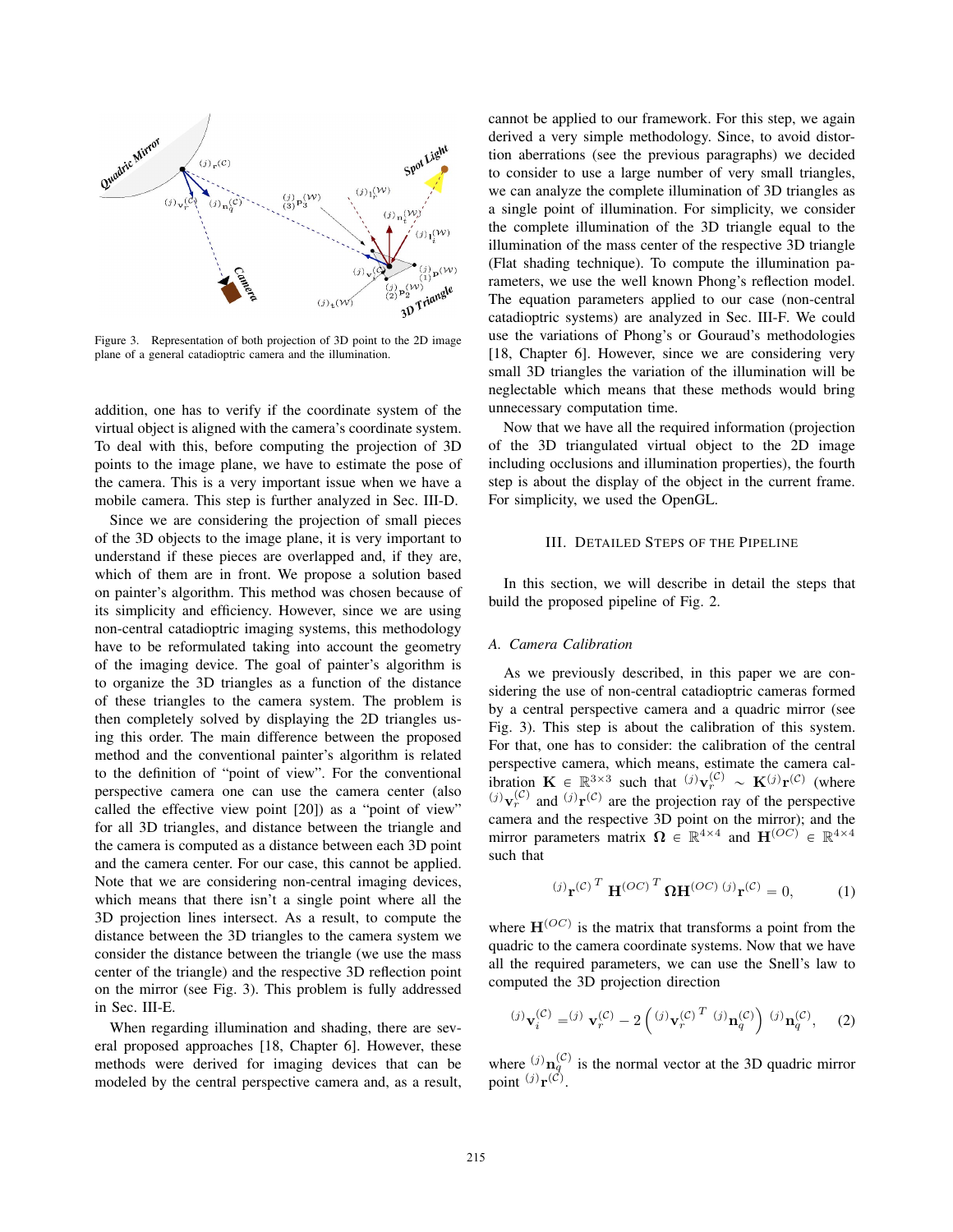## *B. 3D Object Triangulation*

As mentioned above, we decided to segment the virtual object in 3D triangles. To avoid distortion aberrations, we just considered very small triangles (the distortion in the image will be very small). Let us consider that we know the coordinates of the 3D virtual object (which we know from definition). As a result, points that belong to that 3D object can be selected. Using these points we can use Delaunay algorithm [21] to compute the 3D triangles that define the virtual object. To have triangles with similar dimensions, the 2D points (on each face) were uniformly chosen. In addition, in our experiments we also used a 3D object that was already triangulated, the Stanford bunny. Both objects have approximately 70k 3D triangles.

Let us consider that our object is, already, triangulated with  $N$  3D triangles. Thus, we know the coordinates of the three 3D points that define the  $N$  triangles. Formally

$$
\left\{ \begin{array}{ll} (j) \\ (1) \mathbf{p}^{(\mathcal{W})}, (2) \mathbf{p}^{(\mathcal{W})}, (3) \mathbf{p}^{(\mathcal{W})} \end{array} \right\}, \text{ for } j = 1, ..., N \qquad (3)
$$

where  $\binom{j}{i} \mathbf{p}^{(\mathcal{W})}$  are the coordinates of the i<sup>th</sup> vertex of the  $i<sup>th</sup>$  triangle.

## *C. Texture Mapping*

Let us consider, for example, the texturization of a 3D virtual cube. Using the triangulation defined in Sec. III-B, we know the vertices that form each and all triangles (3D point  $\binom{j}{i}$ **p**<sup>(*W*</sup>)). Since we consider the 2D faces of the cube individually, we can obtain the texture associated to each triangle through a conversion of the 3D world coordinates of each face to the respective texture coordinates (a 2D image). This procedure can be done at the pre-processing stage because we are considering that the coordinates associated to each triangle will not change.

For the Stanford bunny, since the goal of our work is not to map a texture to an irregular surface, we have used a single colour texture to all the 3D triangles that define the object.

## *D. QI Projection*

In this step, the goal is to compute the projection of 3D triangles (that define the 3D virtual object) to the image plane. Since we are ignoring the effects of triangle's distortion, this can be computed simply by projecting the three vertices (that define each triangle) to the image.

Thus, let us consider the projection of 3D world points to the 2D image of a non-central catadioptric camera. Since we know the calibration of the perspective camera (see Sec. III-A) this problem is the same as estimate the 3D reflection point on the mirror (see Fig. 3). The first thing one needs to verify is that the coordinates of the 3D object is the same as the coordinates of the camera system. In Fig. 3, we intentionally use the superscripts  $(W)$  and  $(C)$  to represent features in the world (in which the 3D object was defined)

Algorithm 1 Reformulation of painter's algorithm.

Let  $\binom{j}{i}$ **p**(C) be the 3D coordinates of the i<sup>th</sup> vertex of the j<sup>th</sup> triangle and  $N$  the number of existing triangles:

for  $j = 1$  to N do Compute  $(j)$ **t** $(C)$  using (7); Compute  $(j)$ **r** $(C)$  using  $(8)$ ; Set  $(j)$ <sub> $\xi$ </sub> as the distance between  $(j)$ <sub>**r**</sub> $(C)$  and  $(j)$ **t** $(C)$ **;** end for

Sort all the triangles by descendent order using the computed  $(j)\xi$ , for all  $j = 1, \ldots, N$ .

and the camera coordinate systems, respectively. As a result, we have to compute the rigid transformation  $\mathbf{H}^{(CW)} \in \mathbb{R}^{4 \times 4}$ between both coordinate systems

$$
\begin{array}{ll} (j)_{i} \mathbf{p}^{(C)} = \mathbf{H}^{(CW)} \begin{pmatrix} j \\ i \end{pmatrix} \mathbf{p}_{i}^{(W)}, \text{ for all } i \text{ and } j. \end{array} \tag{4}
$$

This problem is known as the computation of the camera pose. We used the method proposed by Schweighofer and Pinz [22].

Now, for all the vertices of the triangles  ${}_{(i)}^{(j)}\mathbf{p}^{(C)}$  (in the coordinates of the camera system), the goal is to compute the reflection point in the mirror  $\binom{j}{i}$ **r**<sup>(*C*</sup>). We follow the solution "QI Projection" method proposed by Gonçalves [16]. We note that other solutions could be used, for instance the method proposed by Agrawal *et al.* [17]. These methods are quite complex and the goal in this paper is not to address this problem. Therefore, we will consider a black box such that

$$
\binom{(j)}{(i)}\mathbf{r}^{(\mathcal{C})} = \mathbf{QIProj}\left(\binom{(j)}{(i)}\mathbf{p}^{(\mathcal{C})}\right), \text{ for all } i \text{ and } j.
$$
 (5)

Using these methodology, we can now assume that we have the projection of each and all the 3D triangles that form the 3D virtual object. We will denote these triangles as

$$
\begin{Bmatrix}\n(j) & \mathbf{u}, (j) \\
(1) & \mathbf{u}, (2) \\
(2) & \mathbf{u}, (3)\n\end{Bmatrix}, \text{ where } (j) \\
\mathbf{u} \sim \mathbf{K}_{(1)}^{(j)} \mathbf{r}^{(\mathcal{C})}, \forall j = 1, \dots, N. \tag{6}
$$

where  $\binom{j}{i}$ **u** denotes the *i*<sup>th</sup> vertex of the *j*<sup>th</sup> triangle.

#### *E. Occlusions*

As we previously described, we proposed a solution based on painter's Algorithm. However, since we are dealing with non-central imaging devices, conventional solutions cannot be used. From the set of 2D triangles defined in (6), one needs to verify the occlusions. The goal of painter's algorithm is to draw the 2D triangles (6) from the back to the front. To compute the distance of each 3D triangles  $i$  to the catadioptric camera we consider the depth between the triangle's mass center

$$
(j)_{\mathbf{t}}(\mathcal{C}) = \frac{\binom{(j)}{1}\mathbf{p}(\mathcal{C}) + \binom{(j)}{2}\mathbf{p}(\mathcal{C}) + \binom{(j)}{3}\mathbf{p}(\mathcal{C})}{3},\tag{7}
$$

and its reflection point

$$
^{(j)}\mathbf{r}_t^{(\mathcal{C})} = \mathbf{QIP} \text{roj}\left( ^{(j)}\mathbf{t}^{(\mathcal{C})} \right), \text{ for all } j. \tag{8}
$$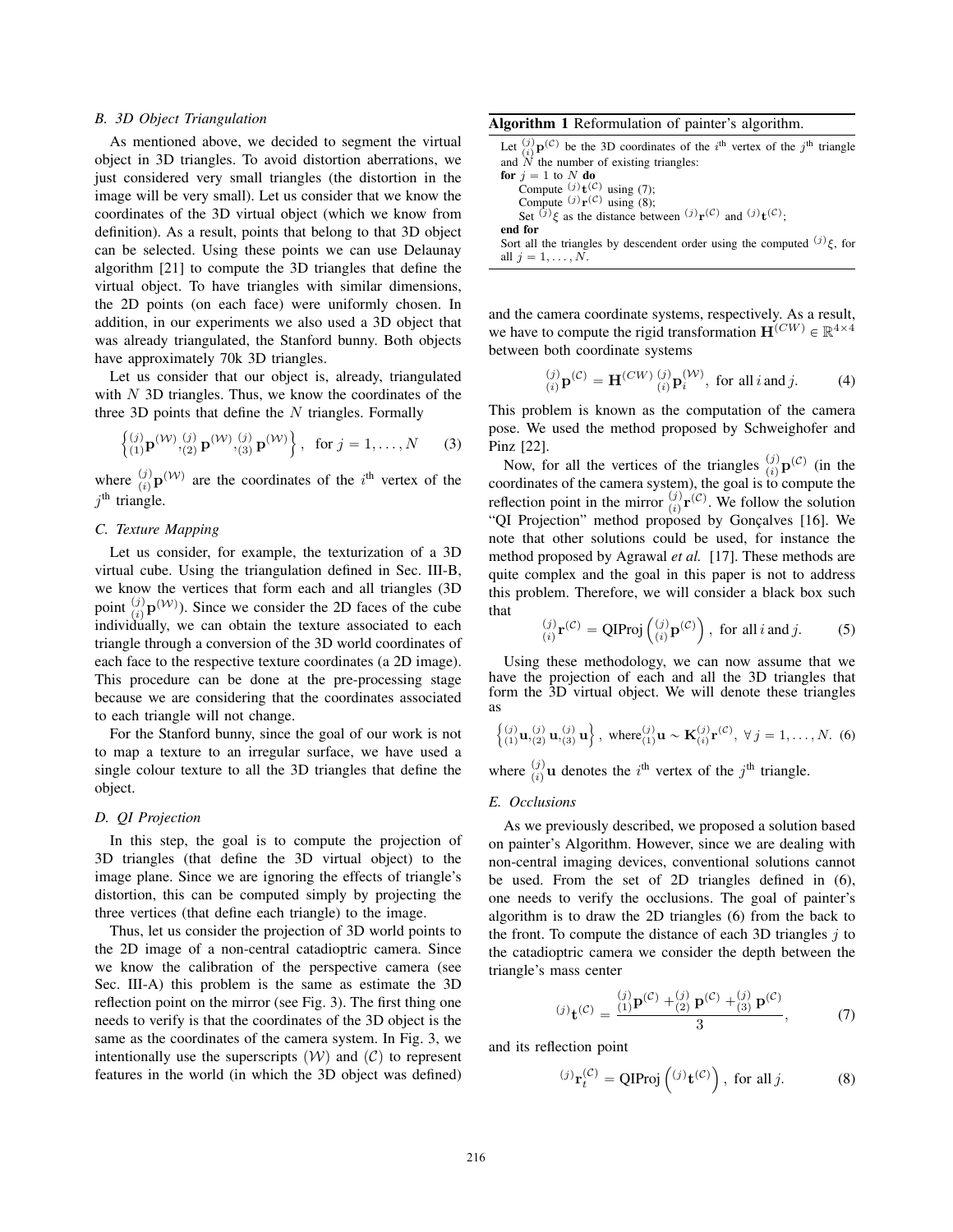## Algorithm 2 Proposed illumination algorithm.

Let  $\binom{j}{i}$ **p**(C) be the 3D coordinates of the i<sup>th</sup> vertice of the j<sup>th</sup> triangle, N the number of existing triangles and  $(k)$ **d** $\frac{d^{(C)}}{sl}$  the direction of the spotlight:

for  $j = 1$  to N do Compute the normal  $(j)$ **n**<sub>p</sub><sup>(C)</sup> using (10); Compute the mass center  $^{(j)}t^{(C)}$  using (7); Compute the reflection point <sup>(j)</sup>**r**<sub>t</sub><sup>(C)</sup> of <sup>(j)</sup>**t**<sub>(C)</sub> using (8); Compute the visualization vector  $(j)$ **v**<sub>i</sub> $(c)$ , (12); Set  $(i) I^{(ch)} = \tilde{I}^{(ch)}$ , see (9) – top of page 6; **for**  $k = 1$  to  $M$  **do**<br>Compute  $\begin{pmatrix} j \\ k \end{pmatrix}$ **L**<sub>(C)</sub><sup>(C)</sup> using (11); **if**  $\left(-\frac{(j)}{(k)}\mathbf{1}_{i}^{(\mathcal{C})^T}$   $\left(j\right)\mathbf{n}_{t}^{(\mathcal{C})}\right) \leq 0$  then  $\dot{f}_k = 0;$ else  $f_k = 1;$ end if if max  $\left\{\begin{array}{l} (j) \\ (k) \end{array}\right\}^{(\mathcal{C})}_{i}$ T  $\begin{Bmatrix} T \\ k \\ k \end{Bmatrix}$ **d** $\begin{Bmatrix} \mathcal{C}^1 \\ \mathcal{C}^k \end{Bmatrix}$   $\geq$   $(k)$   $C^{\text{te}}$  then  $spot_k = \max\left\{\begin{array}{l} (j) \\ (k) \end{array} \right\}^{(\mathcal{C})}_{i}$ T  $\left\{\begin{matrix} T\ \epsilon_k\end{matrix}\mathbf{d}^{(\mathcal{C})}_{sl},0\right\}^\mathcal{E};$ else  $spot_k = 0;$ end if Add  $(j) I^{(ch)} = (j) I^{(ch)} + (j) \tilde{I}_k^{(ch)}$ , see (9) – top of page 6; end for end for

See Fig. 3. This step is formalized in algorithm 1 which means that, after the application of this algorithm, we have the 2D triangles in descending order and ready to display.

## *F. Illumination*

The traditional approach to this problem, is to express the illumination as a composition of several light sources and their interactions with the physical materials, so as to compose the global illumination effect. Since this is an unstudied problem (illumination in non-central catadioptric systems using augmented reality), our goal is to adopt a simple and efficient approach. As a result, we decided to use Phong's reflection model [23, Chapter 5]. Our illumination equation for the  $j<sup>th</sup>$  triangle is, then, expressed by (9) – on the top of page  $6 -$  for all colour channels, such that: M is the number of spotlights;  $K_a^{(\text{ch})}$ ,  $K_d^{(\text{ch})}$ ,  $K_s^{(\text{ch})}$   $K_e^{(\text{ch})}$  and sh are ambient, diffuse, specular, emission, shininess material colour intensities;  $G_a^{(ch)}$  is the global ambient light property ((ch) denotes the colour channel);  $\chi_{(k)}L_a^{(ch)}$ ,  $\chi_{(k)}L_b^{(ch)}$ ,  $\chi_{(k)}L_s^{(ch)}$ are the ambient, diffuse and specular intensities of the  $k<sup>th</sup>$ spotlight; boolean parameter  $f_k$  is used to control whether a triangle is illuminated or not; and  $spot<sub>k</sub>$  is the spotlight effect. Since the distance between the 3D points on the scene (that define the 3D virtual object) are small relatively to the distance between these points and the spotlights, we used one as the attenuation factor ( $att_k = 1$ ), ignoring this effect on the equation. Regarding the control parameter  $f_k$ , when the angle formed from the 3D triangles' normal direction  $p_j(n)$  and the incident light ray  $p_j(n)$ <sup>(c)</sup> is higher than

 $\pi/2$ , the triangle is considered not illuminated, thus setting this control parameter to zero  $(f_k = 0)$ . Otherwise, triangles are illuminated and  $f_k = 1$ . The variable spot<sub>k</sub> controls the cutoff angle of the spotlight (controlled by a predefined constant  $_{(k)}C^{\text{te}}$ ).

The first step of the proposed method contains some similarities to the proposed occlusions' algorithm. We compute the mass center point of each triangle (7) and compute the intensity of the RGB components using the light equation. In addition to these variables, we have to take into account four additional directions (unitary): vector  $\frac{(j)}{k}$ **l** $\frac{(j)}{i}$  is the direction that points from the object point to the  $k<sup>th</sup>$  light source (assumed to be known); vector  $(j)$ **n**<sub>t</sub> $(c)$ </sub> is the normal to the  $j<sup>th</sup>$  triangle

$$
^{(j)}\mathbf{n}_{t}^{(\mathcal{C})} = \frac{\begin{pmatrix} (j) \\ (1)\mathbf{p}^{(\mathcal{C})} - (3) \\ (1)\mathbf{p}^{(\mathcal{C})} - (3) \end{pmatrix} \times \begin{pmatrix} (j) \\ (2)\mathbf{p}^{(\mathcal{C})} - (3) \\ (2)\mathbf{p}^{(\mathcal{C})} - (3) \end{pmatrix}}{\begin{pmatrix} (j) \\ (1)\mathbf{p}^{(\mathcal{C})} - (3) \\ (3)\mathbf{p}^{(\mathcal{C})} \end{pmatrix} \times \begin{pmatrix} (j) \\ (2)\mathbf{p}^{(\mathcal{C})} - (3) \\ (3)\mathbf{p}^{(\mathcal{C})} \end{pmatrix}};\tag{10}
$$

vector  $\binom{j}{k}$ **l** $\binom{C}{r}$  is the  $k$ <sup>th</sup> reflected direction on the mass center point  $\overrightarrow{f}(c)$  that can be computed using the Snell's law

$$
\binom{(j)}{k} \mathbf{l}_r^{(\mathcal{C})} = \binom{(j)}{k} \mathbf{l}_i^{(\mathcal{C})} - 2 \left( \binom{(j)}{k} \mathbf{l}_i^{(\mathcal{C})} \right)^T (j) \mathbf{n}_t^{(\mathcal{C})} \right) (j) \mathbf{n}_t^{(\mathcal{C})}; \quad (11)
$$

and vector <sup>(j)</sup>**v**<sub>i</sub><sup>(C)</sup> is the direction that points from <sup>(j)</sup>**t**<sup>(C)</sup> to the viewer's direction

$$
^{(j)}\mathbf{v}_i^{(\mathcal{C})} = \frac{{}^{(j)}\mathbf{r}_t^{(\mathcal{C})} - {}^{(j)}\mathbf{t}^{(\mathcal{C})}}{{}^{(j)}\mathbf{r}_t^{(\mathcal{C})} - {}^{(j)}\mathbf{t}^{(\mathcal{C})}}
$$
(12)

(note that, since we are using non-central catadioptric cameras, most of the novelty of the proposed approach is in the use of  $(j)$ **v**<sub>i</sub><sup>(C</sup>)</sub>. In addition, one has to consider the  $k^{\text{th}}$  spotlight direction  $_{(k)}\mathbf{d}_{sl}^{(\mathcal{C})}$ , which is also assumed to be known.

As explained in Sec. II-B, the computed components for the mass center will be associated to its respective triangle.

# IV. EXPERIMENTS

The goal of this section is to evaluate the proposed framework. To ensure that all the steps of the pipeline (Fig. 2) work as expected, we include specific tests for the occlusions, texture and illumination steps. For the experiments, we used a non-central catadioptric camera formed with a perspective camera and a spherical mirror.

To calibrate the non-central catadioptric camera we follow the method proposed by Perdigoto and Araujo [13]. As described in the introduction, we test our framework using two 3D virtual objects: a virtual cube and the Stanford bunny [24]. While the later is already triangulated with solid white texture (which means that we can pass directly to the realtime stage), for the virtual cube we had to take into account the triangulation and texturization of the object. We used the method described in Secs. III-B and III-C.

The most important steps of the pipeline are the ones associated with the realtime stage. The first step of this stage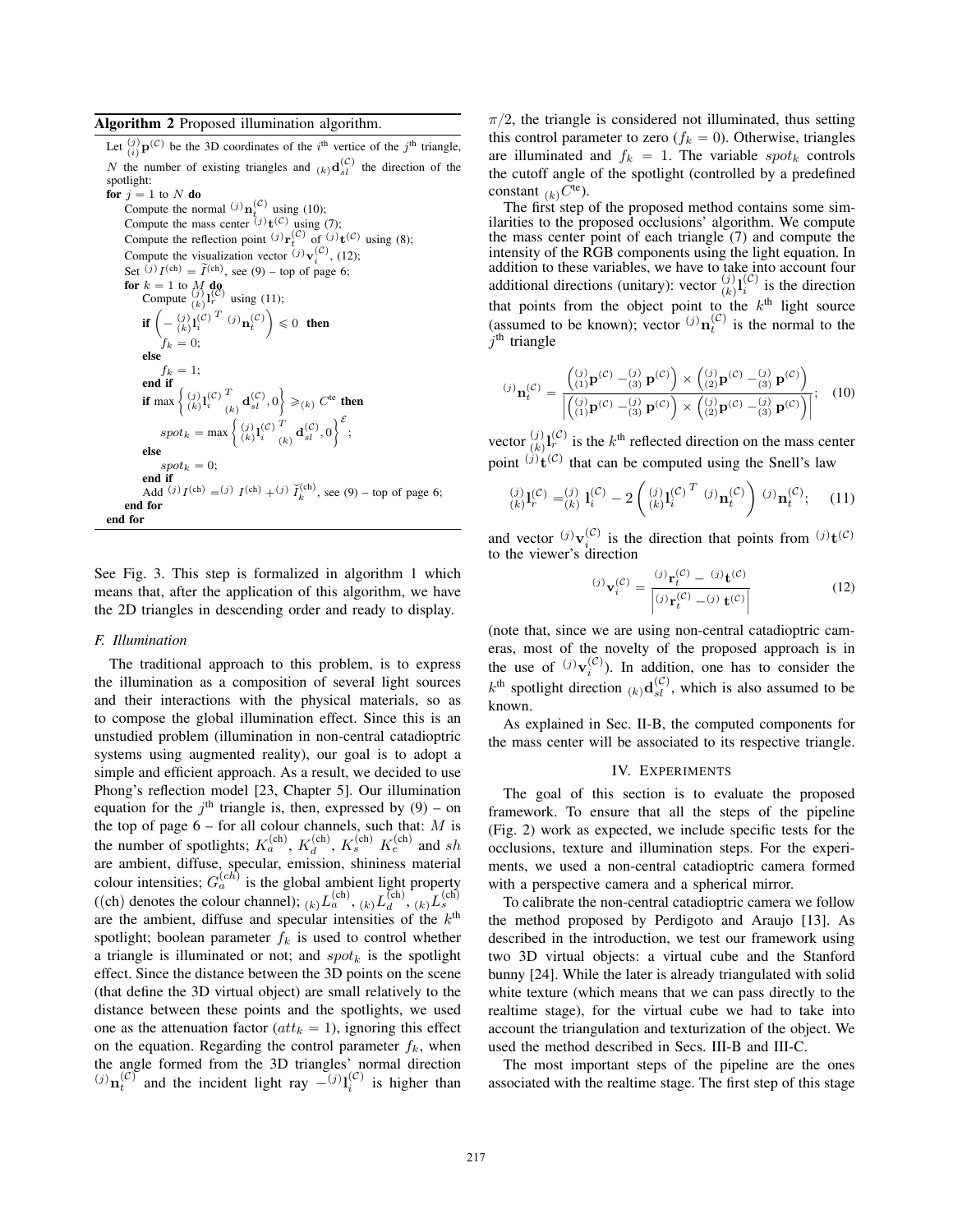$$
(j) \, I^{(\text{ch})} = \overbrace{K_e^{(\text{ch})} + G_a^{(\text{ch})} K_a^{(\text{ch})}}^{I^{(\text{ch})} + \overbrace{K_e^{(\text{ch})} K_a^{(\text{ch})} + f_k \left( k \right) L_d^{(\text{ch})} K_d^{(\text{ch})} K_d^{(\text{ch})} \left( \max \left\{ -\frac{(j) \, 1 \cdot (C^T \cdot (j) \, \mathbf{n}_t^{(C)}, 0 \right\} \right) + (k) \, L_s^{(\text{ch})} K_s^{(\text{ch})} \left( \max \left\{ \frac{(j) \, \mathbf{v}_t^{(C)} \cdot T \cdot (j) \, 1 \cdot (C^T \cdot (j) \cdot (C^T \cdot (j) \cdot (C^T \cdot (j) \cdot (C^T \cdot (j) \cdot (C^T \cdot (j) \cdot (C^T \cdot (j) \cdot (C^T \cdot (j) \cdot (C^T \cdot (j) \cdot (C^T \cdot (j) \cdot (C^T \cdot (j) \cdot (C^T \cdot (j) \cdot (C^T \cdot (j) \cdot (C^T \cdot (j) \cdot (C^T \cdot (j) \cdot (C^T \cdot (j) \cdot (C^T \cdot (j) \cdot (C^T \cdot (j) \cdot (C^T \cdot (j) \cdot (C^T \cdot (j) \cdot (C^T \cdot (j) \cdot (C^T \cdot (j) \cdot (C^T \cdot (j) \cdot (C^T \cdot (j) \cdot (C^T \cdot (j) \cdot (C^T \cdot (j) \cdot (C^T \cdot (j) \cdot (C^T \cdot (j) \cdot (C^T \cdot (j) \cdot (C^T \cdot (j) \cdot (C^T \cdot (j) \cdot (C^T \cdot (j) \cdot (C^T \cdot (j) \cdot (C^T \cdot (j) \cdot (C^T \cdot (j) \cdot (C^T \cdot (j) \cdot (C^T \cdot (j) \cdot (C^T \cdot (j) \cdot (C^T \cdot (j) \cdot (C^T \cdot (j) \cdot (C^T \cdot (j) \cdot (C^T \cdot (j) \cdot (C^T \cdot (j) \cdot (C^T \cdot (j) \cdot (C^T \cdot (j) \cdot (C^T \cdot (j) \cdot (C^T \cdot (j) \cdot (C^T \cdot (j) \cdot (C^T \cdot (j) \cdot (
$$



Figure 4. In this figure we show the results of the application of the various steps of the pipeline to the two 3D virtual objects (virtual cube and Stanford bunny). The first row show the application of the proposed framework (without the illumination step) for the 3D virtual cube object. In the second row we show the results for the Stanford bunny. Fig. (a) and (d) represent the projection of the 3D triangles (that define both 3D objects) to the image, which correspond to the "QI Projection" step of the pipeline. The goal of Fig. (b) is to show the effects of the occlusion step and in Fig. (c) we show the result of the occlusion step with texturized faces. Figs. (e) and (f) show the differences between the projection of the object without and with the illumination step (the spotlight is identified in Fig. (f)). Images with larger resolution are sent in supplementary material.

corresponds to the projection to the image plane of the 3D triangles (that define the 3D virtual objects). Results, for both objects, are clearly shown in Figs. 4(a) and 4(d). To test the occlusion step, we show a result using the virtual cube. We labeled the triangles of the faces with different colours and show only a few of these triangles. As it can be seen from Fig. 4(b), the proposed solution for the occlusions is working well as expected. In addition, we also show the results of the occlusion step but applied to texturized faces. The results are shown in Fig. 4(c). Note that, in this figure, we can easily see the effect of the object distortion caused by the geometry of the non-central catadioptric camera model (see for example the image at the top face of the cube).

As we wrote in the introduction section, without illumination, the projection of a 3D virtual object with a solid colour will be represented by a BLOB. This is shown in Fig. 4(e). On the other hand, as we can see from Fig. 4(f), illumination will give shape to the projection of the virtual object. For the illumination parameters (parameters of (9)), we chose to cover our virtual objects with silver, which is a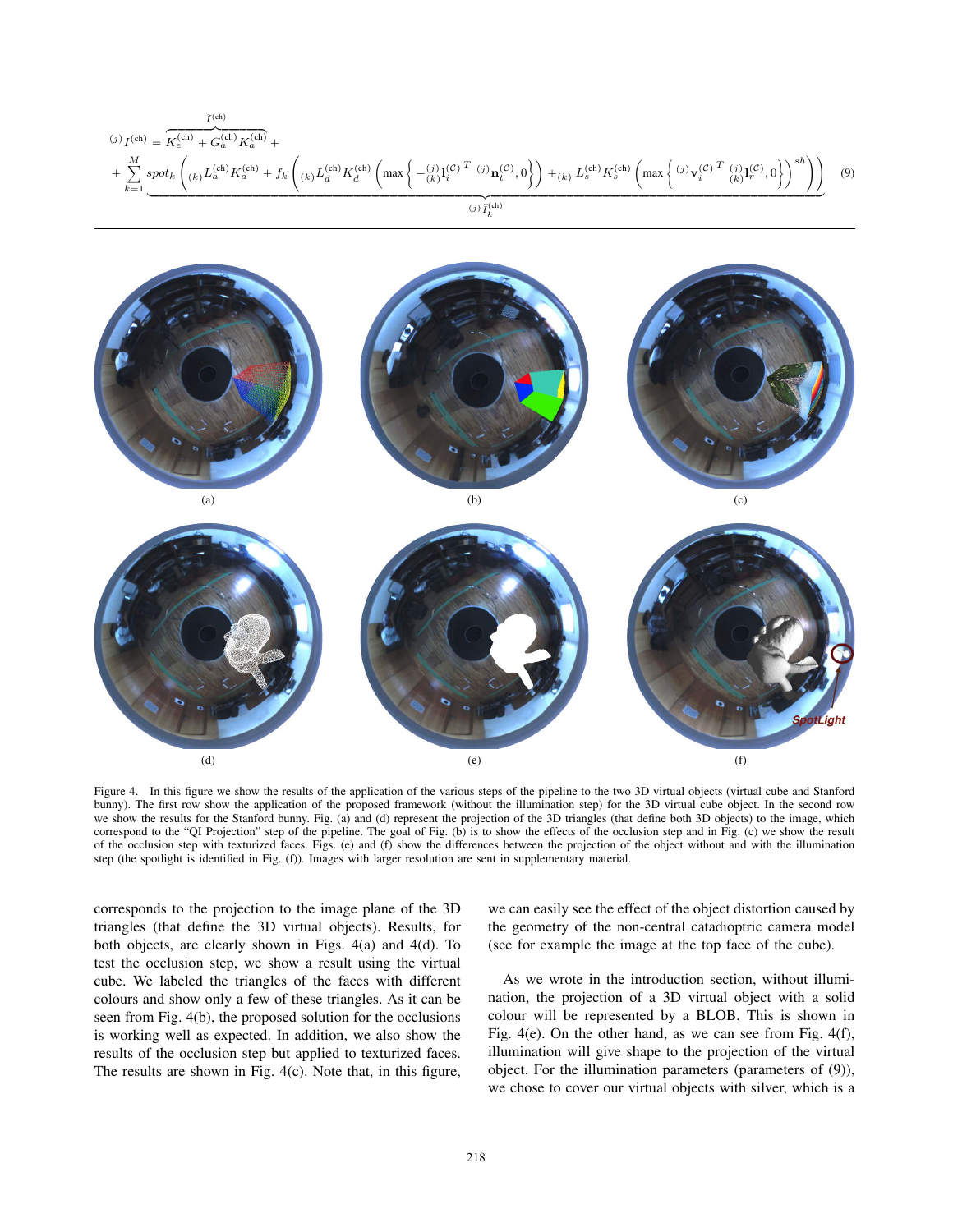

Figure 5. In this figure we show a set of frames in which we apply the proposed framework, considering a moving spotlight. We used both the 3D virtual cube (first row) and the Stanford bunny (second row). A video (recorded in real time) with the complete sequence is sent in supplementary material. Images with larger resolution are also sent in supplementary material.

well-known and standard material in graphics. Additionally, our light source will be treated as a spotlight, that moves freely around the scene. We also defined  $L_a^{(ch)}$ ,  $L_d^{(ch)}$  and  $L_s^{(ch)}$  to be a white spotlight. For the global ambient light property  $(G_a^{(ch)})$  we used the 0.2 for each of the RGB's components.

In addition to these experiments, we also grab a set of images when considering a moving spotlight. The results are shown in Fig. 5. A video with the complete sequence (which was recorded in realtime) is sent in supplementary material.

## V. CONCLUSIONS

In this paper we proposed a framework for the application of augmented reality using non-central catadioptric imaging devices, which we believe that this is the first time that this problem is addressed. Assuming that the camera is fully calibrated and that the 3D object is segmented (in small 3D triangles) with texture mapping, the proposed framework is completed with the following four simple steps: projection of the 3D triangles to the 2D image plane; check for occlusions on the projected triangles; compute the illumination associated to each projected triangles; and display the object. In our experiments, we used a laptop with CPU "Intel i7 3630QM" (2.4 *GHz* with 4 cores) and GPU "NVIDIA GeForce GT 740M" (810 *MHz* with 384 CUDA cores) and we tested the framework using two virtual objects: a 3D cube and the Stanford bunny. Using CUDA, we were able to project the virtual cube and the Stanford bunny to the image in up to 20 fps (which have approximately 70k 3D triangles).

As future work, we would like to highlight some changes that could improve the proposed framework. The first is related to the projection of the triangles. We intentionally chose to use a large number of very small triangles to neglect the distortion associated with the projection of the 3D triangles. However, if we could use the "real" projection of 3D triangles (taking into account the distortion), a smaller number of triangles could be used and the computation time could decrease significantly. Another improvement that we intend to consider are shadows effects, of the virtual objects, projected into the real scene, as well as the direct effect of the spotlight on the real scene.